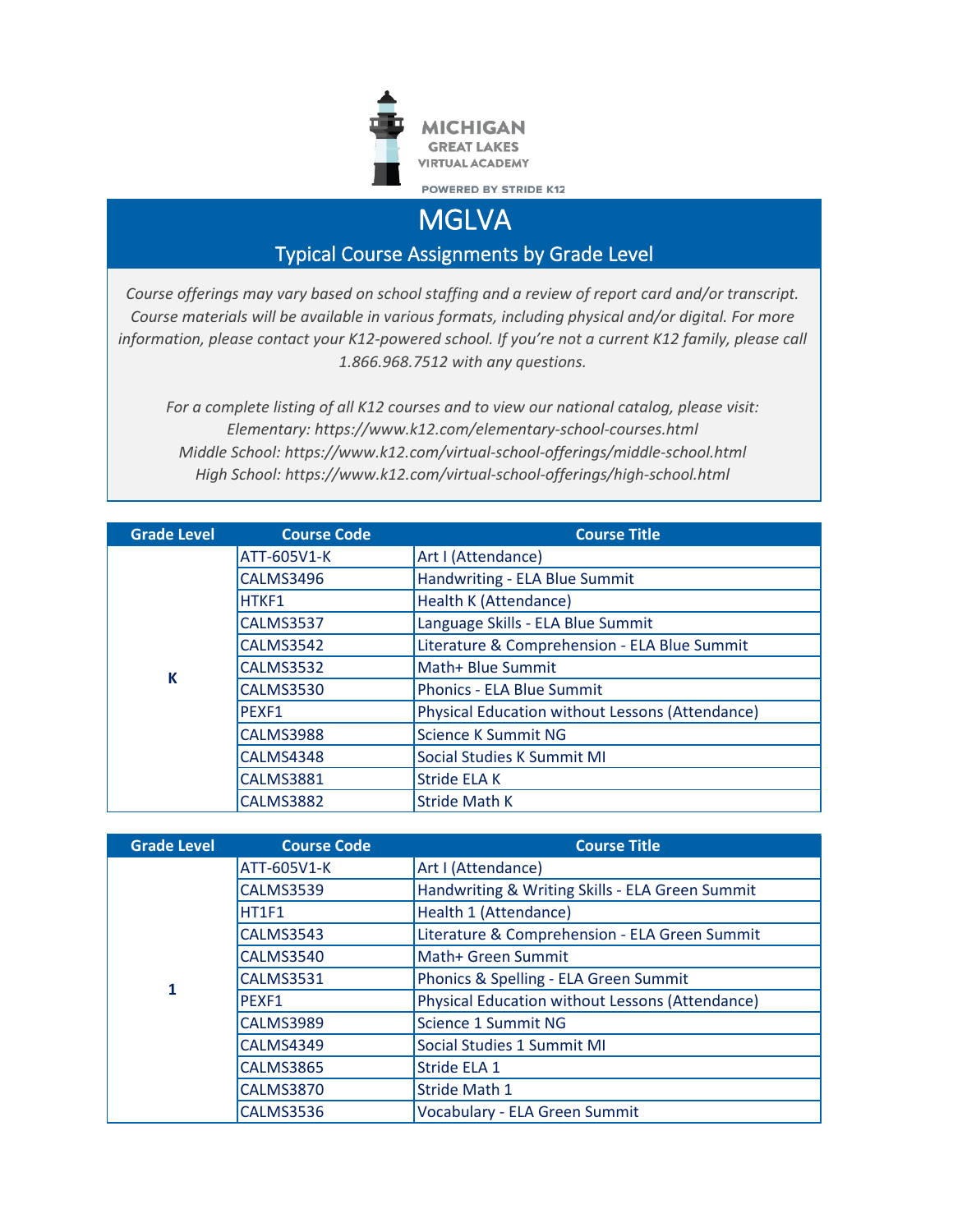| <b>Grade Level</b> | <b>Course Code</b> | <b>Course Title</b>                                    |
|--------------------|--------------------|--------------------------------------------------------|
|                    | ATT-605V1-K        | Art I (Attendance)                                     |
|                    | <b>CALMS5399</b>   | <b>ELA 2 Summit</b>                                    |
|                    | HT2F1              | Health 2 (Attendance)                                  |
| $\overline{2}$     | <b>CALMS5368</b>   | Math 2 Summit                                          |
|                    | <b>PEXF1</b>       | <b>Physical Education without Lessons (Attendance)</b> |
|                    | <b>CALMS3996</b>   | Science 2 Summit NG                                    |
|                    | <b>CALMS4421</b>   | Social Studies 2 Summit MI                             |
|                    | <b>CALMS3866</b>   | <b>Stride ELA 2</b>                                    |
|                    | <b>CALMS3871</b>   | <b>Stride Math 2</b>                                   |

| <b>Grade Level</b>      | <b>Course Code</b> | <b>Course Title</b>                                    |
|-------------------------|--------------------|--------------------------------------------------------|
|                         | ATT-605V1-K        | Art I (Attendance)                                     |
|                         | <b>CALMS3648</b>   | <b>ELA 3 Summit</b>                                    |
|                         | HT3F1              | Health 3 (Attendance)                                  |
| $\overline{\mathbf{3}}$ | <b>CALMS3610</b>   | Math 3 Summit                                          |
|                         | <b>CALMS4512</b>   | Michigan Studies 3 Summit                              |
|                         | PEXF1              | <b>Physical Education without Lessons (Attendance)</b> |
|                         | <b>CALMS5457</b>   | <b>Science 3 Summit NGE2</b>                           |
|                         | <b>CALMS3867</b>   | Stride ELA 3                                           |
|                         | <b>CALMS3872</b>   | <b>Stride Math 3</b>                                   |
|                         | <b>CALMS3877</b>   | <b>Stride Science 3</b>                                |

| <b>Grade Level</b> | <b>Course Code</b> | <b>Course Title</b>                             |
|--------------------|--------------------|-------------------------------------------------|
|                    | ATT-605V1-K        | Art I (Attendance)                              |
|                    | <b>CALMS3650</b>   | <b>ELA 4 Summit</b>                             |
|                    | <b>CALMS3612</b>   | Math 4 Summit                                   |
| $\boldsymbol{4}$   | <b>PEXF1</b>       | Physical Education without Lessons (Attendance) |
|                    | <b>CALMS5458</b>   | <b>Science 4 Summit NGE2</b>                    |
|                    | <b>CALMS3868</b>   | Stride ELA 4                                    |
|                    | <b>CALMS3873</b>   | <b>Stride Math 4</b>                            |
|                    | <b>CALMS3878</b>   | <b>Stride Science 4</b>                         |
|                    | <b>CALMS5985</b>   | United States Studies 4 Summit ED MI            |

| <b>Grade Level</b> | <b>Course Code</b> | <b>Course Title</b>                                    |
|--------------------|--------------------|--------------------------------------------------------|
|                    | ATT-605V1-K        | Art I (Attendance)                                     |
|                    | <b>CALMS5225</b>   | Early American History 5 Summit Michigan               |
|                    | <b>CALMS3652</b>   | <b>ELA 5 Summit</b>                                    |
|                    | HT5F1              | Health 5 (Attendance)                                  |
| 5                  | <b>CALMS3614</b>   | Math 5 Summit                                          |
|                    | PEXF1              | <b>Physical Education without Lessons (Attendance)</b> |
|                    | <b>CALMS5459</b>   | <b>Science 5 Summit NGE2</b>                           |
|                    | <b>CALMS3869</b>   | Stride ELA 5                                           |
|                    | <b>CALMS3874</b>   | <b>Stride Math 5</b>                                   |
|                    | <b>CALMS3879</b>   | <b>Stride Science 5</b>                                |

**Grade Level Course Code Course Title**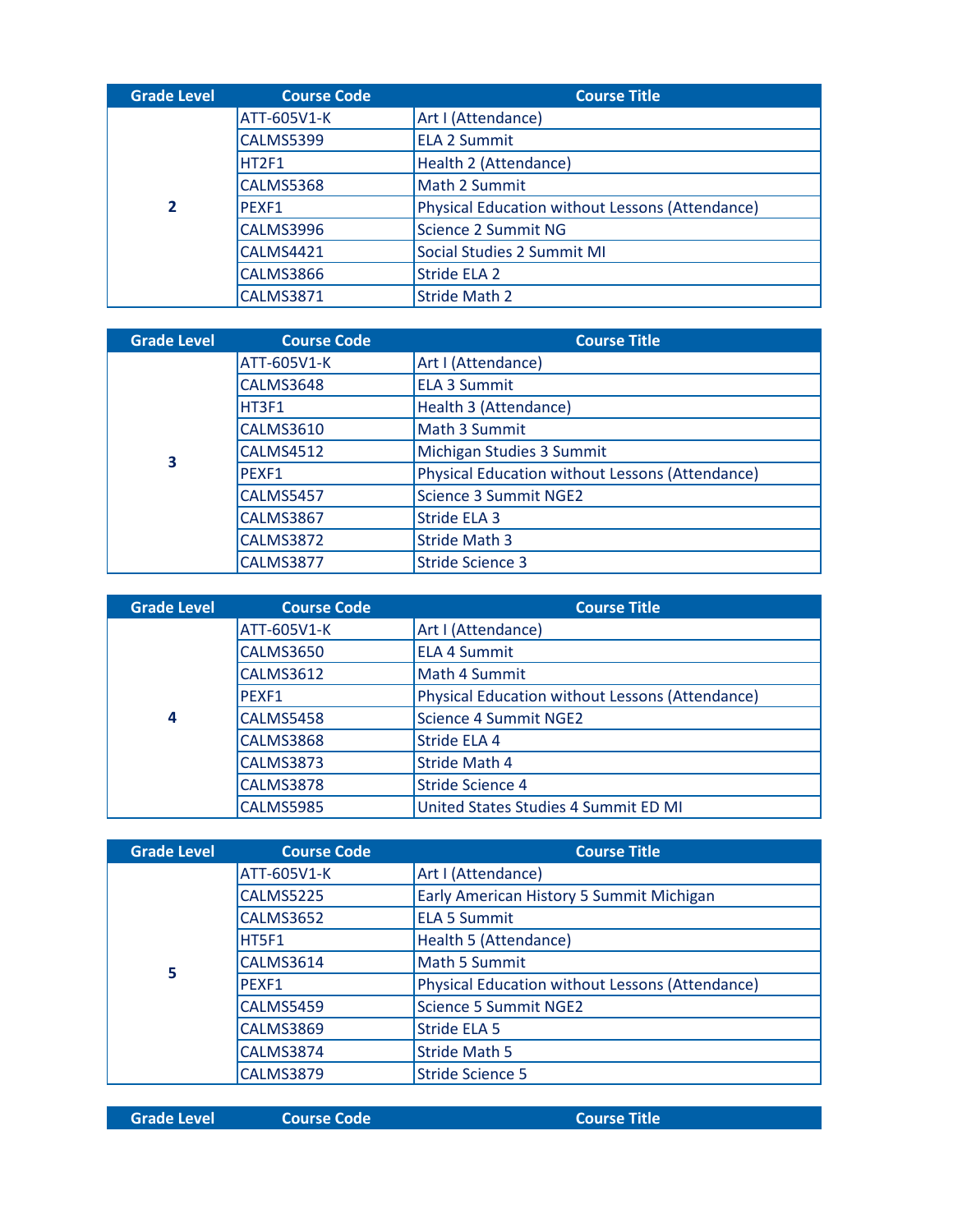|   | ATT-605V1-K     | Art I (Attendance)                                     |
|---|-----------------|--------------------------------------------------------|
|   | D-ENG-06AE3-KN  | ENG06AE3 Summit Language Arts 6                        |
|   | D-ENG-06BE3-KN  | <b>ENG06BE3 Summit Language Arts 6</b>                 |
|   | D-MTH-06AV2MI-K | MTH06A Summit Math 6 MI                                |
|   | D-MTH-06BV2MI-K | MTH06B Summit Math 6 MI                                |
| 6 | D-ORN-005V1-K   | ORN005 Welcome Back: Middle and High School            |
|   | D-ORN-010E5-K   | ORN010E5 Online Learning: Middle and High School       |
|   | PEXF1           | <b>Physical Education without Lessons (Attendance)</b> |
|   | D-SCI-07ADE3-K  | SCI07ADE3 Summit Life Science                          |
|   | D-SCI-07ADE3-K  | <b>SCI07ADE3 Summit Life Science</b>                   |
|   | D-SOC-06AV1MI-K | SOC06A Western Hemisphere Studies MI                   |
|   | D-SOC-06BV1MI-K | SOC06B Western Hemisphere Studies MI                   |

| <b>Grade Level</b> | <b>Course Code</b> | <b>Course Title</b>                              |
|--------------------|--------------------|--------------------------------------------------|
|                    | ATT-605V1-K        | Art I (Attendance)                               |
|                    | D-ENG-07AE3-KN     | <b>ENG07AE3 Summit Language Arts 7</b>           |
|                    | D-ENG-07BE3-KN     | <b>ENG07BE3 Summit Language Arts 7</b>           |
|                    | D-HLT-07AV1-K      | HLT07A Summit Health 7                           |
|                    | D-HLT-07BV1-K      | <b>HLT07B Summit Health 7</b>                    |
|                    | D-MTH-07AV2MI-K    | MTH07A Summit Math 7 MI                          |
| 7                  | D-MTH-07BV2MI-K    | <b>MTH07B Summit Math 7 MI</b>                   |
|                    | D-ORN-005V1-K      | ORN005 Welcome Back: Middle and High School      |
|                    | D-ORN-010E5-K      | ORN010E5 Online Learning: Middle and High School |
|                    | D-SCI-08ADE4-K     | <b>SCIO8ADE4 Summit Physical Science</b>         |
|                    | D-SCI-08BDE4-K     | SCI08BDE4 Summit Physical Science                |
|                    | D-SOC-07AV2MI-K    | SOC07A Summit Eastern Hemisphere Studies MI      |
|                    | D-SOC-07BV2MI-K    | SOC07B Summit Eastern Hemisphere Studies MI      |

| <b>Grade Level</b> | <b>Course Code</b> | <b>Course Title</b>                              |
|--------------------|--------------------|--------------------------------------------------|
|                    | ATT-605V1-K        | Art I (Attendance)                               |
|                    | D-CAR-100V1-K      | <b>CAR100 Summit Career Planning</b>             |
|                    | D-ENG-08AE3-KN     | <b>ENG08AE3 Summit Language Arts 8</b>           |
|                    | D-ENG-08BE3-KN     | <b>ENG08BE3 Summit Language Arts 8</b>           |
|                    | D-HLT-08AV1-K      | <b>HLT08A Summit Health 8</b>                    |
|                    | D-HLT-08BV1-K      | <b>HLT08B Summit Health 8</b>                    |
| 8                  | D-HST-08AV2OH-K    | HST08A Summit American History to 1877 OH        |
|                    | D-HST-08BV2OH-K    | HST08B Summit American History to 1877 OH        |
|                    | D-MTH-08AV2MI-K    | MTH08A Summit Math 8 MI                          |
|                    | D-MTH-08BV2MI-K    | <b>MTH08B Summit Math 8 MI</b>                   |
|                    | D-ORN-005V1-K      | ORN005 Welcome Back: Middle and High School      |
|                    | D-ORN-010E5-K      | ORN010E5 Online Learning: Middle and High School |
|                    | D-SCI-06ADE3-K     | <b>SCIO6ADE3 Summit Earth Science</b>            |
|                    | D-SCI-06BDE3-K     | <b>SCIO6BDE3 Summit Earth Science</b>            |

| Grade Level | Course Code '     | <b>Course Title</b>             |
|-------------|-------------------|---------------------------------|
| High School | $ID-ART-010AV2-K$ | <b>JART010A Summit Fine Art</b> |
| High School | ID-ART-010BV2-K   | <b>ART010B Summit Fine Art</b>  |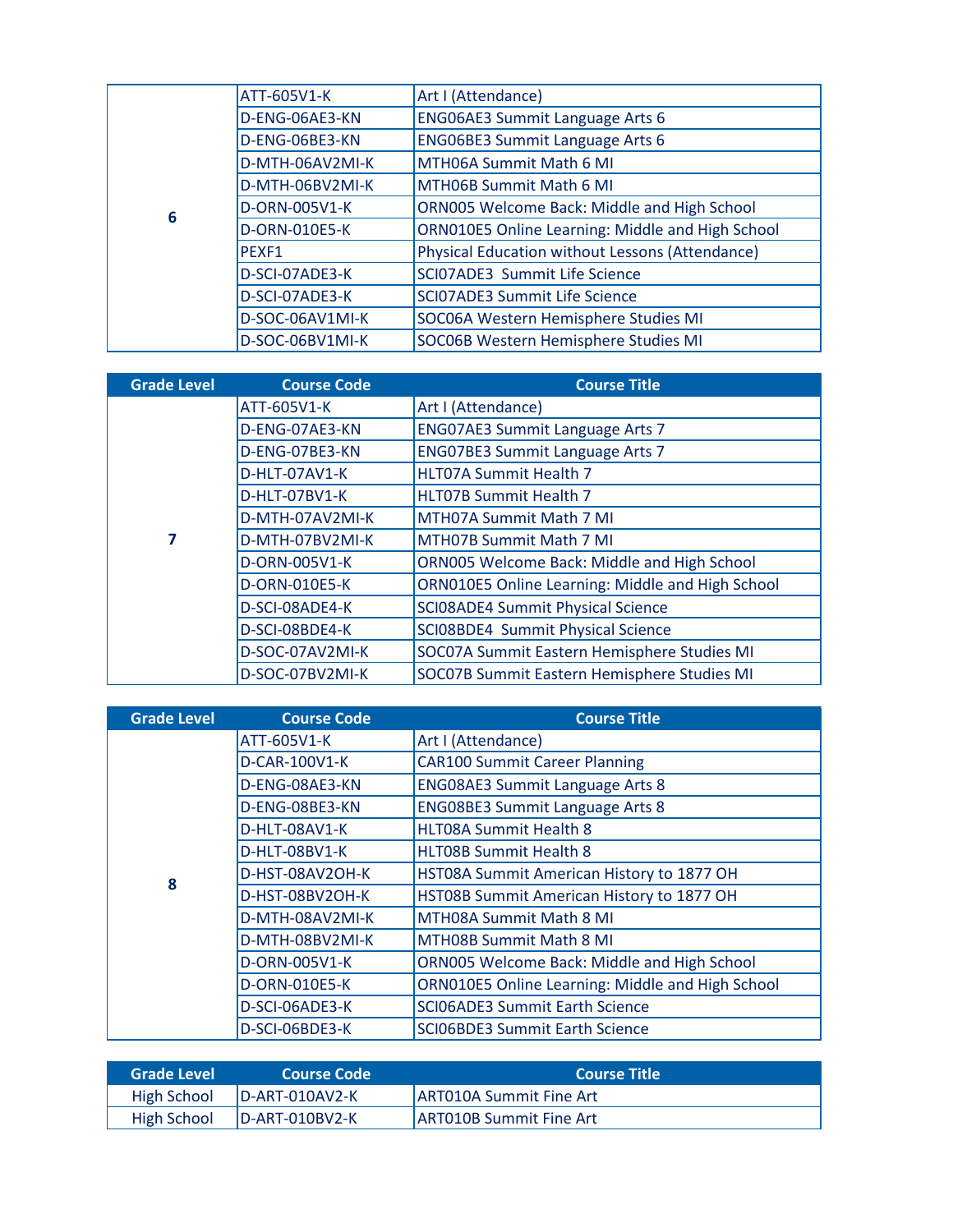| <b>High School</b> | D-ART-020AV2-K      | <b>ART020A Summit Music Appreciation</b>                  |
|--------------------|---------------------|-----------------------------------------------------------|
| <b>High School</b> | D-ART-020BV2-K      | <b>ART020B Summit Music Appreciation</b>                  |
| <b>High School</b> | D-ART-500AE2-CEN    | ART500AE2 AP(R) Art History                               |
| <b>High School</b> | D-ART-500BE2-CEN    | ART500BE2 AP(R) Art History                               |
| <b>High School</b> | D-BUS-030V3-K       | <b>BUS030 Summit Personal Finance</b>                     |
| <b>High School</b> | D-BUS-031V1-CEN     | <b>BUS031-CEN Personal Financial Literacy</b>             |
| <b>High School</b> | D-BUS-032AV1-AVT    | <b>BUS032 Summit Introductory Finance</b>                 |
| <b>High School</b> | D-BUS-055E2-PBL-K   | BUS055E2-PBL Entrepreneurship 2                           |
| <b>High School</b> | D-BUS-065E2-PBL-K   | BUS065E2-PBL Marketing 1                                  |
| <b>High School</b> | D-BUS-075E2-PBL-K   | BUS075E2-PBL Marketing 2                                  |
| <b>High School</b> | D-BUS-090V1-DYN     | <b>BUS090-DYN Sports and Entertainment Marketing</b>      |
| <b>High School</b> | D-BUS-113V1-K       | <b>BUS113 Accounting 1</b>                                |
| <b>High School</b> | D-BUS-114V1-K       | <b>BUS114 Accounting 2</b>                                |
| <b>High School</b> | D-BUS-120E1-DYN     | <b>BUS120 Hospitality &amp; Tourism 1</b>                 |
| <b>High School</b> | D-CAR-005E1-PBL-KN  | CAR005-PBL Middle School Career Explorations 1            |
| <b>High School</b> | D-CAR-017E2-PBL-K   | <b>CAR017E2-PBL Business and Marketing Explorations</b>   |
| <b>High School</b> | D-CAR-019E4-PBL-K   | <b>CAR019E4-PBL Healthcare Explorations</b>               |
| <b>High School</b> | D-CS-EntrepGlobBusA | CS Entrepreneurship and Global Business A                 |
| <b>High School</b> | D-CS-EntrepGlobBusB | CS Entrepreneurship and Global Business B                 |
| <b>High School</b> | D-CS-HealthScillB   | <b>CS Health Science II B</b>                             |
| <b>High School</b> | D-ENG-001BV2-APL    | <b>ENG001B-APL English Foundations I Test</b>             |
| <b>High School</b> | D-ENG-008E1-MP      | <b>ENG008 MindPlay Reading for Middle and High School</b> |
| <b>High School</b> | D-ENG-010V2-K       | <b>ENG010 Journalism</b>                                  |
| <b>High School</b> | D-ENG-011AV2-APL    | <b>ENG011A-APL English Foundations II</b>                 |
| <b>High School</b> | D-ENG-011BV2-APL    | <b>ENG011B-APL English Foundations II</b>                 |
| <b>High School</b> | D-ENG-020V2-K       | <b>ENG020 Summit Public Speaking</b>                      |
| <b>High School</b> | D-ENG-030AV2-AVT    | <b>ENG030A-AVT Summit Creative Writing</b>                |
| <b>High School</b> | D-ENG-030BV2-AVT    | <b>ENG030B-AVT Summit Creative Writing</b>                |
| <b>High School</b> | D-ENG-106BE4-K      | ENG106BE4 Summit English 9                                |
| <b>High School</b> | D-ENG-108AE2MI-KN   | ENG108AE2 Summit English 9 MI                             |
| <b>High School</b> | D-ENG-108BE2MI-KN   | ENG108BE2 Summit English 9 MI                             |
| <b>High School</b> | D-ENG-109AE2MI-KN   | <b>ENG109AE2 Summit English 9 Honors MI</b>               |
| <b>High School</b> | D-ENG-109BE2MI-KN   | ENG109BE2 Summit English 9 Honors MI                      |
| <b>High School</b> | D-ENG-206AV3-K      | <b>ENG206A Summit English 10</b>                          |
| <b>High School</b> | D-ENG-206BV3-K      | <b>ENG206B Summit English 10</b>                          |
| <b>High School</b> | D-ENG-208AE2MI-KN   | ENG208AE2 Summit English 10 MI                            |
| <b>High School</b> | D-ENG-208BE2MI-KN   | ENG208BE2 Summit English 10 MI                            |
| <b>High School</b> | D-ENG-209AE2MI-KN   | <b>ENG209AE2 Summit English 10 Honors MI</b>              |
| <b>High School</b> | D-ENG-209BE2MI-KN   | <b>ENG209BE2 Summit English 10 Honors MI</b>              |
| <b>High School</b> | D-ENG-303AE3-KN     | <b>ENG303AE3 Summit American Literature</b>               |
| <b>High School</b> | D-ENG-303BE3-KN     | <b>ENG303BE3 Summit American Literature</b>               |
| <b>High School</b> | D-ENG-304AE3-KN     | <b>ENG304AE3 Summit American Literature Honors</b>        |
| <b>High School</b> | D-ENG-304BE3-KN     | <b>ENG304BE3 Summit American Literature Honors</b>        |
| <b>High School</b> | D-ENG-306AV1-K      | <b>ENG306A Summit American Literature</b>                 |
| <b>High School</b> | D-ENG-306BV1-K      | <b>ENG306B Summit American Literature</b>                 |
| <b>High School</b> | D-ENG-403AV2-K      | <b>ENG403A Summit British and World Literature</b>        |
| <b>High School</b> | D-ENG-403BV2-K      | <b>ENG403B Summit British and World Literature</b>        |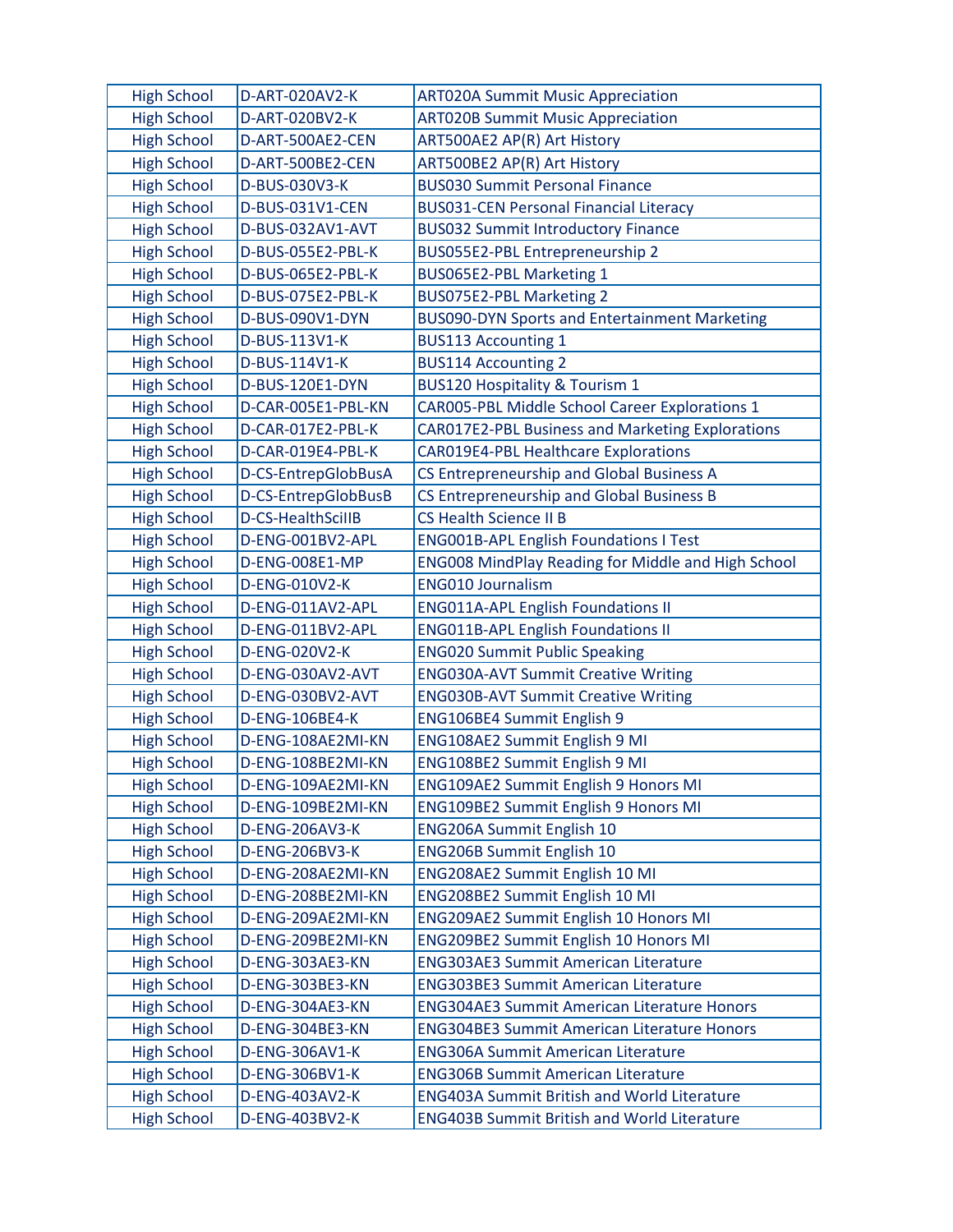| <b>High School</b> | D-ENG-404AV2-K   | <b>ENG404A Summit British and World Literature Honors</b> |
|--------------------|------------------|-----------------------------------------------------------|
| <b>High School</b> | D-ENG-404BV2-K   | <b>ENG404B Summit British and World Literature Honors</b> |
| <b>High School</b> | D-ENG-406AV1-K   | <b>ENG406A Summit British and World Literature</b>        |
| <b>High School</b> | D-ENG-406BV1-K   | <b>ENG406B Summit British and World Literature</b>        |
| <b>High School</b> | D-ENG-500AE4-CEN | ENG500AE4 AP(R) English Language and Composition          |
| <b>High School</b> | D-ENG-500BE4-CEN | ENG500BE4 AP(R) English Language and Composition          |
| <b>High School</b> | D-ENG-510AE4-CEN | ENG510AE4 AP(R) English Literature and Composition        |
| <b>High School</b> | D-ENG-510BE4-CEN | ENG510BE4 AP(R) English Literature and Composition        |
| <b>High School</b> | D-HLT-213V1-K    | HLT213 Medical Terminology 1                              |
| <b>High School</b> | D-HLT-431AE1-MC  | HLT431A Pharmacy Technician                               |
| <b>High School</b> | D-HLT-431BE1-MC  | HLT431B Pharmacy Technician                               |
| <b>High School</b> | D-HLT-460E1-DYN  | HLT460 Sports Medicine: Introduction                      |
| <b>High School</b> | D-HST-010V2-APL  | HST010-APL Anthropology                                   |
| <b>High School</b> | D-HST-020V2-AVT  | HST020-AVT Psychology                                     |
| <b>High School</b> | D-HST-060V1-DYN  | <b>HST060-DYN Sociology I</b>                             |
| <b>High School</b> | D-HST-061V1-DYN  | <b>HST061-DYN Sociology II</b>                            |
| <b>High School</b> | D-HST-103AV3-K   | HST103A Summit World History                              |
| <b>High School</b> | D-HST-103BV3-K   | HST103B Summit World History                              |
| <b>High School</b> | D-HST-104AV3-K   | HST104A Summit Honors World History                       |
| <b>High School</b> | D-HST-104BV3-K   | HST104B Summit Honors World History                       |
| <b>High School</b> | D-HST-106AVG2-K  | HST106A Summit World History                              |
| <b>High School</b> | D-HST-106BVG2-K  | HST106B Summit World History                              |
| <b>High School</b> | D-HST-203AV2-K   | HST203A Summit Modern World Studies                       |
| <b>High School</b> | D-HST-203BV2-K   | HST203B Summit Modern World Studies                       |
| <b>High School</b> | D-HST-204AV2-K   | HST204A Summit Honors Modern World Studies                |
| <b>High School</b> | D-HST-204BV2-K   | HST204B Summit Honors Modern World Studies                |
| <b>High School</b> | D-HST-206AV1-K   | HST206A Summit Modern World Studies                       |
| <b>High School</b> | D-HST-206BV1-K   | HST206B Summit Modern World Studies                       |
| <b>High School</b> | D-HST-213AV2-K   | <b>HST213A Summit Geography</b>                           |
| <b>High School</b> | D-HST-213BV2-K   | <b>HST213B Summit Geography</b>                           |
| <b>High School</b> | D-HST-222AV2-AVT | HST222A Summit Contemporary World Issues                  |
| <b>High School</b> | D-HST-222BV2-AVT | HST222B Summit Contemporary World Issues                  |
| <b>High School</b> | D-HST-303AV2-K   | <b>HST303A Summit US History</b>                          |
| <b>High School</b> | D-HST-303BV2-K   | <b>HST303B Summit US History</b>                          |
| <b>High School</b> | D-HST-304AV2-K   | HST304A Summit Honors US History                          |
| <b>High School</b> | D-HST-304BV2-K   | HST304B Summit Honors US History                          |
| <b>High School</b> | D-HST-306AV1-K   | HST306A Summit US History                                 |
| <b>High School</b> | D-HST-306BV1-K   | <b>HST306B Summit US History</b>                          |
| <b>High School</b> | D-HST-313AV2-K   | HST313A Summit Modern US History                          |
| <b>High School</b> | D-HST-313BV2-K   | HST313B Summit Modern US History                          |
| <b>High School</b> | D-HST-314AV2-K   | HST314A Summit Honors Modern US History                   |
| <b>High School</b> | D-HST-314BV2-K   | HST314B Summit Honors Modern US History                   |
| <b>High School</b> | D-HST-316AV1-K   | HST316A Summit Modern US History                          |
| <b>High School</b> | D-HST-316BE2-K   | HST316BE2 Summit Modern US History                        |
| <b>High School</b> | D-HST-403V2-K    | <b>HST403 Summit US Government and Politics</b>           |
| <b>High School</b> | D-HST-406V1-K    | <b>HST406 Summit US Government and Politics</b>           |
| <b>High School</b> | D-HST-413V2-K    | <b>HST413 Summit US and Global Economics</b>              |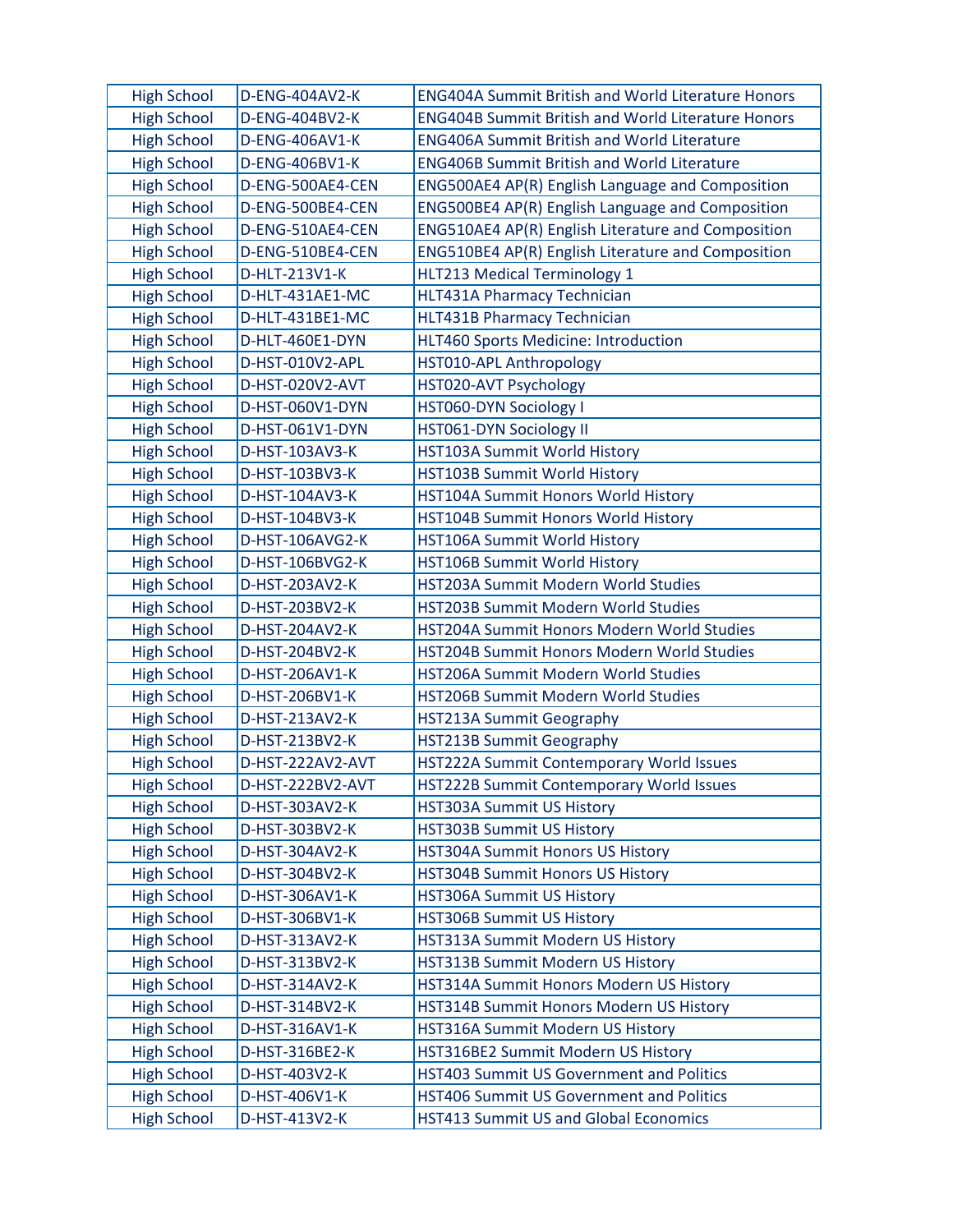| <b>High School</b> | D-HST-416V1-K    | HST416 Summit US and Global Economics       |
|--------------------|------------------|---------------------------------------------|
| <b>High School</b> | D-HST-500AV3-A   | HST500A AP(R) US History                    |
| <b>High School</b> | D-HST-500BV3-A   | HST500B AP(R) US History                    |
| <b>High School</b> | D-HST-510V2-CEN  | HST510-CEN AP(R) US Government and Politics |
| <b>High School</b> | D-HST-520E3-CEN  | HST520E3 AP(R) Macroeconomics               |
| <b>High School</b> | D-HST-530E3-CEN  | HST530E3 AP(R) Microeconomics               |
| <b>High School</b> | D-HST-540E3-CEN  | HST540E3 AP(R) Psychology                   |
| <b>High School</b> | D-HST-560AE3-CEN | HST560AE3 AP(R) World History               |
| <b>High School</b> | D-HST-560BE3-CEN | HST560BE3 AP(R) World History               |
| <b>High School</b> | D-MTH-001AV2-APL | MTH001A-APL Math Foundations I              |
| <b>High School</b> | D-MTH-001BV2-APL | MTH001B-APL Math Foundations I              |
| <b>High School</b> | D-MTH-011AV2-APL | MTH011A-APL Math Foundations II             |
| <b>High School</b> | D-MTH-011BV2-APL | MTH011B-APL Math Foundations II             |
| <b>High School</b> | D-MTH-107AV2-K   | MTH107A Summit Developmental Algebra        |
| <b>High School</b> | D-MTH-107BV2-K   | MTH107B Summit Developmental Algebra        |
| <b>High School</b> | D-MTH-113AE2-K   | MTH113AE2 Pre-Algebra                       |
| <b>High School</b> | D-MTH-113BE2-K   | MTH113BE2 Pre-Algebra                       |
| <b>High School</b> | D-MTH-126AV3-K   | MTH126A Summit Algebra 1                    |
| <b>High School</b> | D-MTH-126BE4-K   | MTH126BE4 Summit Algebra 1                  |
| <b>High School</b> | D-MTH-128AV2MI-K | MTH128A Summit Algebra 1 MI                 |
| <b>High School</b> | D-MTH-128BV2MI-K | MTH128B Summit Algebra 1 MI                 |
| <b>High School</b> | D-MTH-129AV2MI-K | MTH129A Summit Algebra 1 Honors MI          |
| <b>High School</b> | D-MTH-129BV2MI-K | MTH129B Summit Algebra 1 Honors MI          |
| <b>High School</b> | D-MTH-148AV2-K   | MTH148A Summit Integrated Mathematics I     |
| <b>High School</b> | D-MTH-148BV2-K   | MTH148B Summit Integrated Mathematics I     |
| <b>High School</b> | D-MTH-206AV3-K   | MTH206A Summit Geometry                     |
| <b>High School</b> | D-MTH-206BV3-K   | MTH206B Summit Geometry                     |
| <b>High School</b> | D-MTH-207AV2-K   | MTH207A Summit Continuing Algebra           |
| <b>High School</b> | D-MTH-207BV2-K   | MTH207B Summit Continuing Algebra           |
| <b>High School</b> | D-MTH-208AV2MI-K | MTH208A Summit Geometry MI                  |
| <b>High School</b> | D-MTH-208BV2MI-K | MTH208B Summit Geometry MI                  |
| <b>High School</b> | D-MTH-209AV2MI-K | MTH209A Summit Geometry Honors MI           |
| <b>High School</b> | D-MTH-209BV2MI-K | MTH209B Summit Geometry Honors MI           |
| <b>High School</b> | D-MTH-248AV2-K   | MTH248A Summit Integrated Mathematics II    |
| <b>High School</b> | D-MTH-248BV2-K   | MTH248B Summit Integrated Mathematics II    |
| <b>High School</b> | D-MTH-306AV3-K   | MTH306A Summit Algebra 2                    |
| <b>High School</b> | D-MTH-306BV3-K   | MTH306B Summit Algebra 2                    |
| <b>High School</b> | D-MTH-307AV2-K   | MTH307A Summit Practical Math               |
| <b>High School</b> | D-MTH-307BV2-K   | MTH307B Summit Practical Math               |
| <b>High School</b> | D-MTH-308AV2MI-K | MTH308A Summit Algebra 2 MI                 |
| <b>High School</b> | D-MTH-308BV2MI-K | MTH308B Summit Algebra 2 MI                 |
| <b>High School</b> | D-MTH-309AV2MI-K | MTH309A Summit Algebra 2 Honors MI          |
| <b>High School</b> | D-MTH-309BV2MI-K | MTH309B Summit Algebra 2 Honors MI          |
| <b>High School</b> | D-MTH-322AV2-AVT | MTH322A Summit Consumer Math                |
| <b>High School</b> | D-MTH-322BV2-AVT | MTH322B Summit Consumer Math                |
| <b>High School</b> | D-MTH-332AV2-AVT | MTH332A Summit Integrated Math              |
| <b>High School</b> | D-MTH-332BV2-AVT | MTH332B Summit Integrated Math              |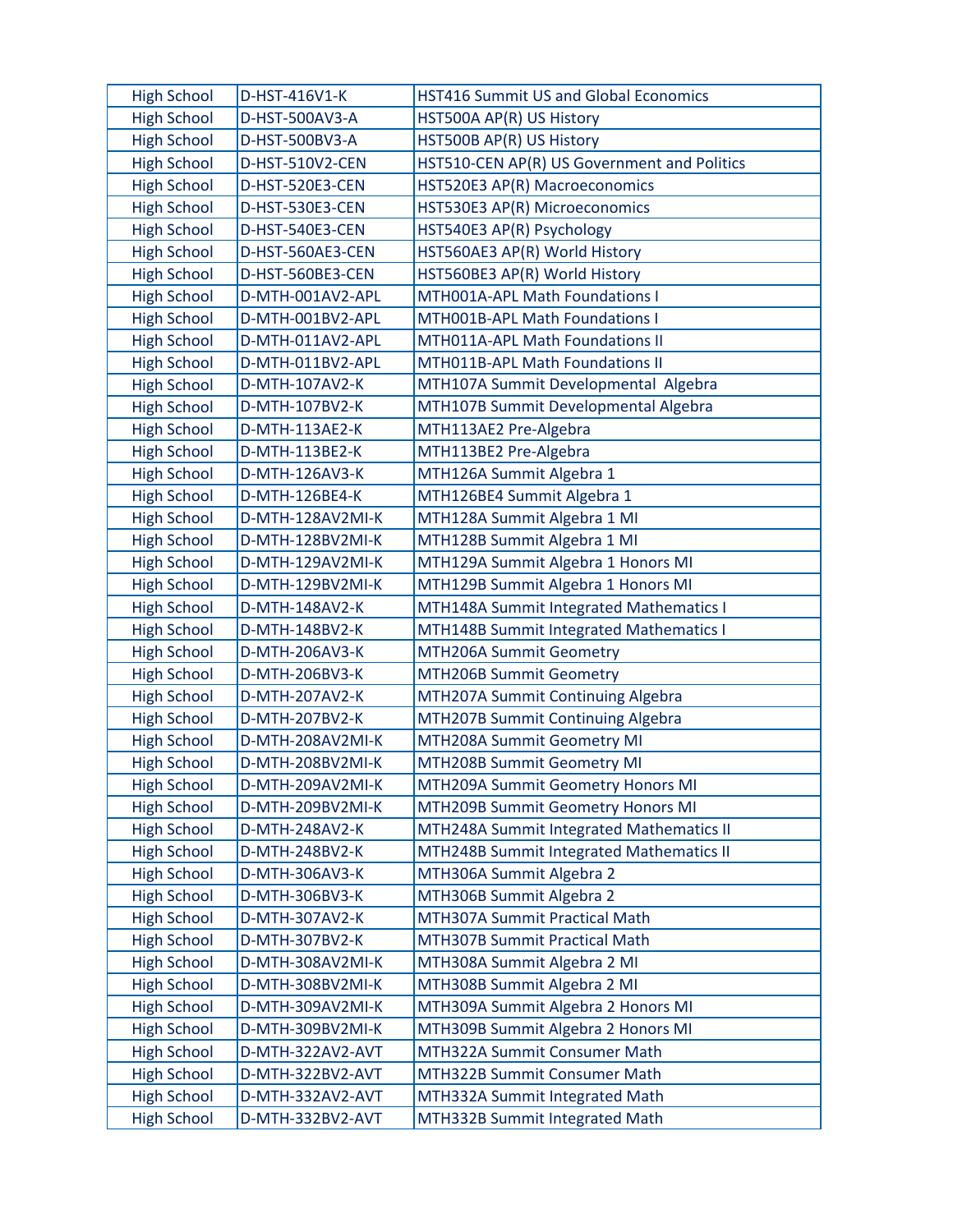| <b>High School</b> | D-MTH-348AV2-K   | MTH348A Summit Integrated Mathematics III        |
|--------------------|------------------|--------------------------------------------------|
| <b>High School</b> | D-MTH-348BV2-K   | MTH348B Summit Integrated Mathematics III        |
| <b>High School</b> | D-MTH-403AV2-K   | MTH403A Summit Pre-Calculus/Trigonometry         |
| <b>High School</b> | D-MTH-403BV2-K   | MTH403B Summit Pre-Calculus/Trigonometry         |
| <b>High School</b> | D-MTH-413V2-K    | MTH413 Summit Probability and Statistics         |
| <b>High School</b> | D-MTH-433AV2-AVT | MTH433A Summit Calculus                          |
| <b>High School</b> | D-MTH-433BV2-AVT | MTH433B Summit Calculus                          |
| <b>High School</b> | D-MTH-500AE3-A   | MTH500AE3 AP(R) Calculus AB                      |
| <b>High School</b> | D-MTH-500BE3-A   | MTH500BE3 AP(R) Calculus AB                      |
| <b>High School</b> | D-MTH-510AE2-A   | MTH510AE2 AP(R) Statistics                       |
| <b>High School</b> | D-MTH-510BE3-A   | MTH510BE2 AP(R) Statistics                       |
| <b>High School</b> | D-ORN-005V1-K    | ORN005 Welcome Back: Middle and High School      |
| <b>High School</b> | D-ORN-010E5-K    | ORN010E5 Online Learning: Middle and High School |
| <b>High School</b> | D-OTH-010V2-K    | <b>OTH010 Summit Skills for Health</b>           |
| <b>High School</b> | D-OTH-020AV2-K   | <b>OTH020A Summit Physical Education</b>         |
| <b>High School</b> | D-OTH-020BV2-K   | <b>OTH020B Summit Physical Education</b>         |
| <b>High School</b> | D-OTH-031V1-DYN  | OTH031-DYN Archaeology                           |
| <b>High School</b> | D-OTH-033V1-DYN  | <b>OTH033-DYN Veterinary Science</b>             |
| <b>High School</b> | D-OTH-034V1-DYN  | OTH034-DYN Introduction to Agriscience           |
| <b>High School</b> | D-OTH-036V1-DYN  | OTH036-DYN Gothic Literature                     |
| <b>High School</b> | D-OTH-038V1-DYN  | OTH038-DYN Careers in Criminal Justice           |
| <b>High School</b> | D-OTH-039V1-DYN  | OTH039-DYN Criminology                           |
| <b>High School</b> | D-OTH-040V1-K    | OTH040 Reaching Your Academic Potential          |
| <b>High School</b> | D-OTH-050V1-K    | OTH050 Achieving Your Career and College Goals   |
| <b>High School</b> | D-OTH-060V1-AVT  | OTH060-AVT Family and Consumer Science           |
| <b>High School</b> | D-OTH-080V2-AVT  | <b>OTH080 Summit Nutrition and Wellness</b>      |
| <b>High School</b> | D-OTH-090V2-AVT  | OTH090 Summit Life Skills                        |
| <b>High School</b> | D-OTH-091V1-DYN  | OTH091-DYN Law and Order                         |
| <b>High School</b> | D-OTH-092V1-DYN  | OTH092-DYN Health Science I                      |
| <b>High School</b> | D-OTH-094V1-DYN  | OTH094-DYN Health Science II                     |
| <b>High School</b> | D-OTH-095V1-DYN  | OTH095-DYN Mythology and Folklore                |
| <b>High School</b> | D-OTH-161E1-DYN  | OTH161 Early Childhood Education 1               |
| <b>High School</b> | D-OTH-162E1-DYN  | OTH161 Early Childhood Education 2               |
| <b>High School</b> | D-OTH-171E1-DYN  | OTH171 Culinary Arts 1                           |
| <b>High School</b> | D-OTH-172E1-DYN  | OTH171 Culinary Arts 1                           |
| <b>High School</b> | D-OTH-181E1-DYN  | <b>OTH181 Fashion Design</b>                     |
| <b>High School</b> | D-OTH-182E1-DYN  | OTH182 Interior Design                           |
| <b>High School</b> | D-PRJ-010V1-K    | <b>PRJ010 Service Learning</b>                   |
| <b>High School</b> | RS1F1            | <b>Related Services (Attendance)</b>             |
| <b>High School</b> | D-SCI-010V3-K    | <b>SCI010 Summit Environmental Science</b>       |
| <b>High School</b> | D-SCI-020E1-DYN  | SCI020 Astronomy 1                               |
| <b>High School</b> | D-SCI-021E1-DYN  | SCI021 Astronomy 2                               |
| <b>High School</b> | D-SCI-030E2-K    | <b>SCI030E2 Forensic Science</b>                 |
| <b>High School</b> | D-SCI-102AXE3-K  | SCI102AXE3 Summit Physical Science               |
| <b>High School</b> | D-SCI-102BXE3-K  | SCI102BXE3 Summit Physical Science               |
| <b>High School</b> | D-SCI-106AE2-K   | SCI106AE2 Summit Physical Science                |
| <b>High School</b> | D-SCI-106BE3-K   | SCI106BE3 Summit Physical Science                |